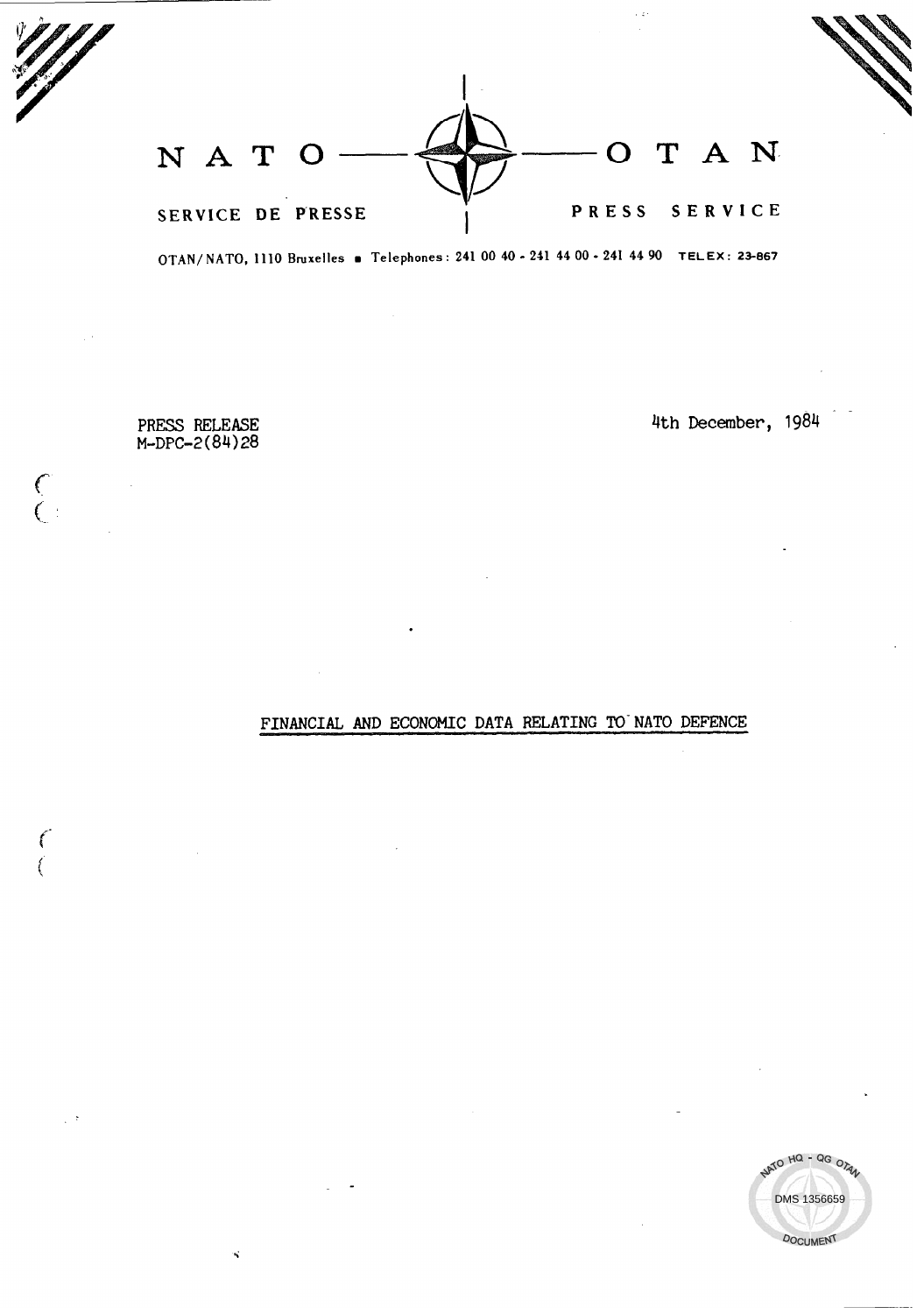### DEFENCE EXPENDITURES OF NATO COUNTRIES

-2-

### 1949 - 1984

The figures given in Table I represent payments actually made or to be made during the course of the calendar year. They are based on the NATO definition of defence expenditures. In view of the differences between this and national definitions, the figures shown may diverge considerably from those which are quoted by national authorities or given in national budgets. The figures relating to the United States and Canada include expenditures for military aid programmes. The figures shown for European NATO countries do not include the value of end-item3 received under military aid programmes from the United States and Canada.

France is a member of the Alliance without belonging to the integrated military structure; the relevant figures are indicative only.

 $\hat{C}$ 

i

The corresponding statistical data for Spain are not yet available.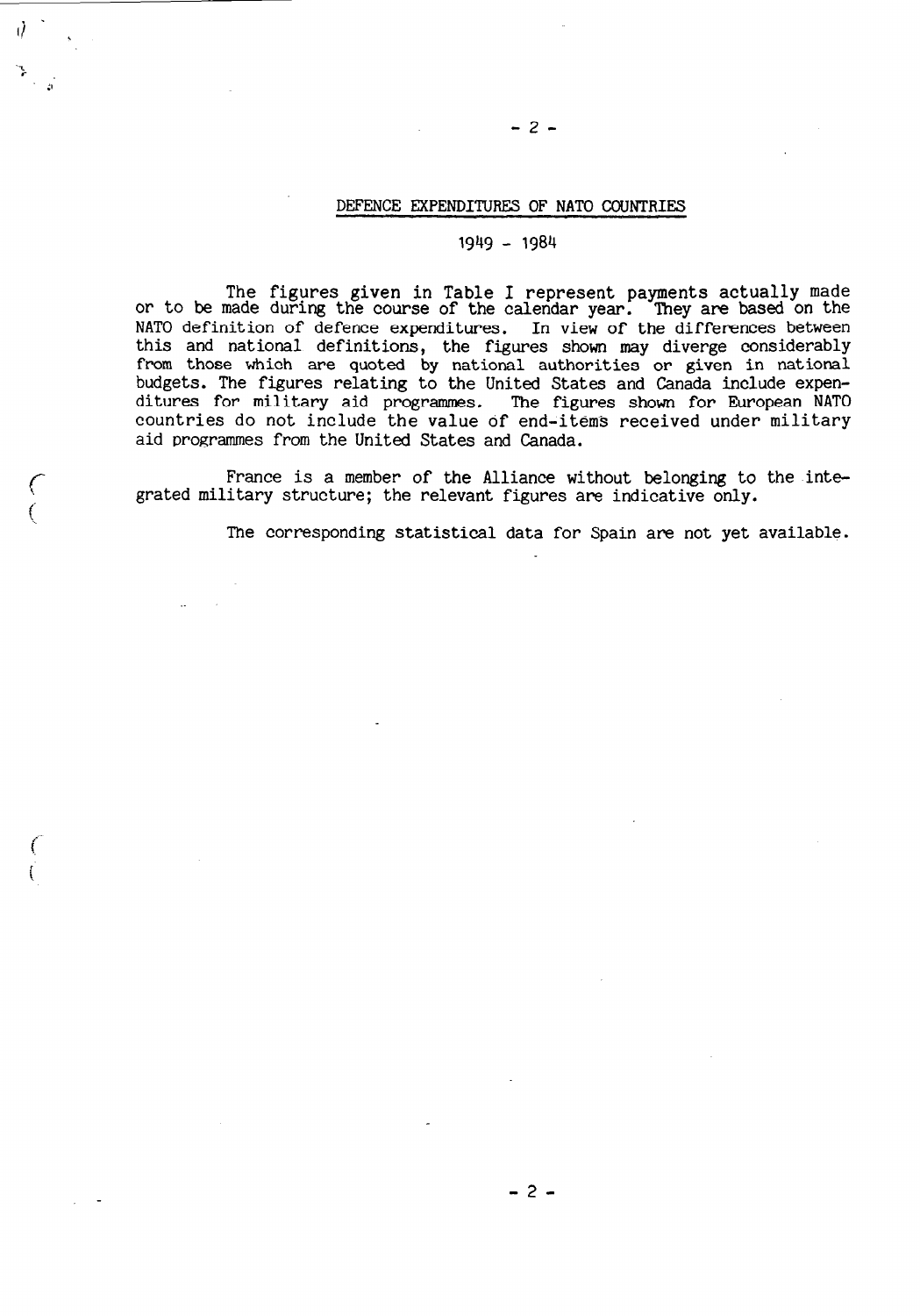| ., | $-$ |  |
|----|-----|--|
|    |     |  |

|  | TABLE I                                      |  |  |  |
|--|----------------------------------------------|--|--|--|
|  | TOTAL DEFENCE EXPENDITURES OF NATO COUNTRIES |  |  |  |
|  | (Current prices)                             |  |  |  |

| Country              | Currency<br>Unit  | Actual               |        |         |         |         |         |                    |         | Forecast |          |         |          |                     |
|----------------------|-------------------|----------------------|--------|---------|---------|---------|---------|--------------------|---------|----------|----------|---------|----------|---------------------|
|                      | (Million)         |                      |        |         |         |         |         |                    |         |          |          |         |          |                     |
| তো                   | (1)               | 7949<br>(2)          | 1954   | 7974    | 1975    | 7976    | 197     | 1978               | 1979    | 1980     | १९४१     | 1982    | 1983     | 1984                |
|                      |                   |                      | (3)    | 74)     | 75)     | रहा     | 77)     | দ্যে               | (9)     | (10)     | (٦Τ      | 72)     | (73)     | (14)                |
| Belgium              | Belgian Francs    | 8,273                | 20,707 | 57,739  | 70,899  | 81,444  | 89,480  | 99,726             | 106,472 | 115,754  | 125,689  | 132,127 | 136,853  | 147,496             |
| Canada               | Canadian S        | 372                  | 1,771  | 2,862   | 3,127   | 3,589   | 4,124   | 4,662              | 4,825   | 5,499    | 6,289    | 7,655   | 8,086    | 9,273               |
| Denmark              | Danish Kroner     | 360                  | 885    | 4,462   | 5,310   | 5,714   | 6,382   | $7,29^{\text{He}}$ | 8,045   | 9,117    | 10,301   | 11,669  | 12,574   | $\bullet$ .         |
| France<br>(a)        | Francs            | 4,787                | 11.710 | 47,878  | 55,872  | 63,899  | 73,779  | 85,175             | 96,439  | 111,672  | 129,708  | 148,021 | 165,029  | 175,770             |
| Germany (b)          | l DM.             | $\ddot{\phantom{1}}$ | 6,287  | 35,644  | 37,589  | 38,922  | 40,184  | 43,019             | 45,415  | 48,518   | 52,193   | 54,234  | 56,496   | 58,141              |
| Greece               | Drachmae          | 1,630                | 3,428  | 31,499  | 45,936  | 56,963  | 67,738  | 77,861             | 89,791  | 96,975   | 142,865  | 176,270 | 193,340  | 248,418             |
| Italy                | $Lira(*)$         | 301                  | 543    | 2,852   | 3,104   | 3,608   | 4,533   | 5,301              | 6,468   | 8,203    | 9,868    | 12,294  | 14,400   | 17,100              |
| Luxembourg           | Lux. Francs       | 112                  | 565    | 710     | 836     | 983     | 1,029   | 1,154              | 1,242   | 1,534    | 1,715    | 1,893   | 2,104    | 2,296               |
| Netherlands          | Guilders          | 680                  | .583   | 6,144   | 7.119   | 7,662   | 9,092   | 9,146              | 10,106  | 10,476   | 11,296   | 11,921  | 12, 149  | 12,757              |
| Norway               | Norw. Kroner      | 370                  | 1.141  | 3,938   | 4,771   | 5,333   | 5,934   | 6,854              | 7,362   | 8,242    | 9,468    | 10,956  | 12,395   | 13,209              |
| Portugal             | Escudos           | 1,419                | 2,100  | 25,108  | 19,898  | 18,845  | 22,082  | 27,354             | 34,343  | 43,440   | 51,917   | 63,817  | 76,765   | 92,211              |
| Turkey               | Liras             | 556                  | 934    | 15,831  | 30,200  | 40.691  | 49,790  | 66,239             | 93,268  | 185,656  | 313,067  | 447,790 | 556,738  | 803,044             |
| United Kingdom       | <b>b</b> Sterling | 779                  | ,569   | 4,160   | 5,165   | 6,132   | 6,810   | 7,616              | 9,029   | 11,510   | 12, 144  | 13,849  | 15,952   | 17,506              |
| United States        | US 8              | 13,503               | 42,786 | 85,906  | 90,948  | 91,013  | 100,925 | 109,247            | 122,279 | 143,981  | 169,888  | 196,390 | 217, 154 | 250,011             |
| Area (Total)         |                   |                      |        |         |         |         |         |                    |         |          |          |         |          |                     |
| NATO Europe (c) US 8 |                   | 4,838                | 11,756 | 46,248  | 55,439  | 55,911  | 62,933  | 76,686             | 92,207  | 107,622  | 97,561   | 94,895  | 92,865   | $\bullet$ $\bullet$ |
| North America        | lus 8             | 13,875               | 44,607 | 88,832  | 94,023  | 94,653  | 104,802 | 113,334            | 126,398 | 148,684  | 175, 133 | 202,595 | 223,715  | 257,289             |
| <b>NATO</b>          | $(c)$ $ US 8$     | 18,713               | 56,363 | 135,080 | 149,462 | 150,564 | 167,735 | 190,020            | 218,605 | 256,306  | 272,694  | 297,490 | 316,580  | $\bullet$           |

 $(*)$  The figures for Italy are expressed in milliards.

Notes:

(a) France is a member of the Alliance without belonging to the integrated military structure; the relevant figures are indicative only.

- (b) Before it acceded to the North Atlantic Treaty Organization (May 1955), Germany contributed to the defence budgets of certain NATO countries by the payment of occupation costs; moreover, it bore certain other costs which also fall within the NATO definition of defence expenditures. In addition to defence expenditures (NATO definition), the German Authorities are obliged to incur large annual expenditures for Berlin owing to the exceptional situation of this city and the need, in the interests of the defence of the Free World, to ensure its viability. These expenditures, which are not included in the figures given above since they do not come within the NATO definition, are forecast to be 14,697 million DM in 1984.
- (c) These totals are based on the currency exchange rates in force during the years concerned. This means that the trends shown are affected, to varying degrees, by the changes which have taken place in national exchange rates against the US dollar. Direct comparisons between figures for different years must therefore be made with caution, the more so because, due to the impact of price and salary increases, the figures on this table give only an imperfect view of the real trend in the defence effort of countries. It should be noted that for 1949, the total figures do not take into account the German expenditures.

(e) Estimate.  $\sim$ 

.. Information not available.

 $\sim$ 

⊂

 $-3 -$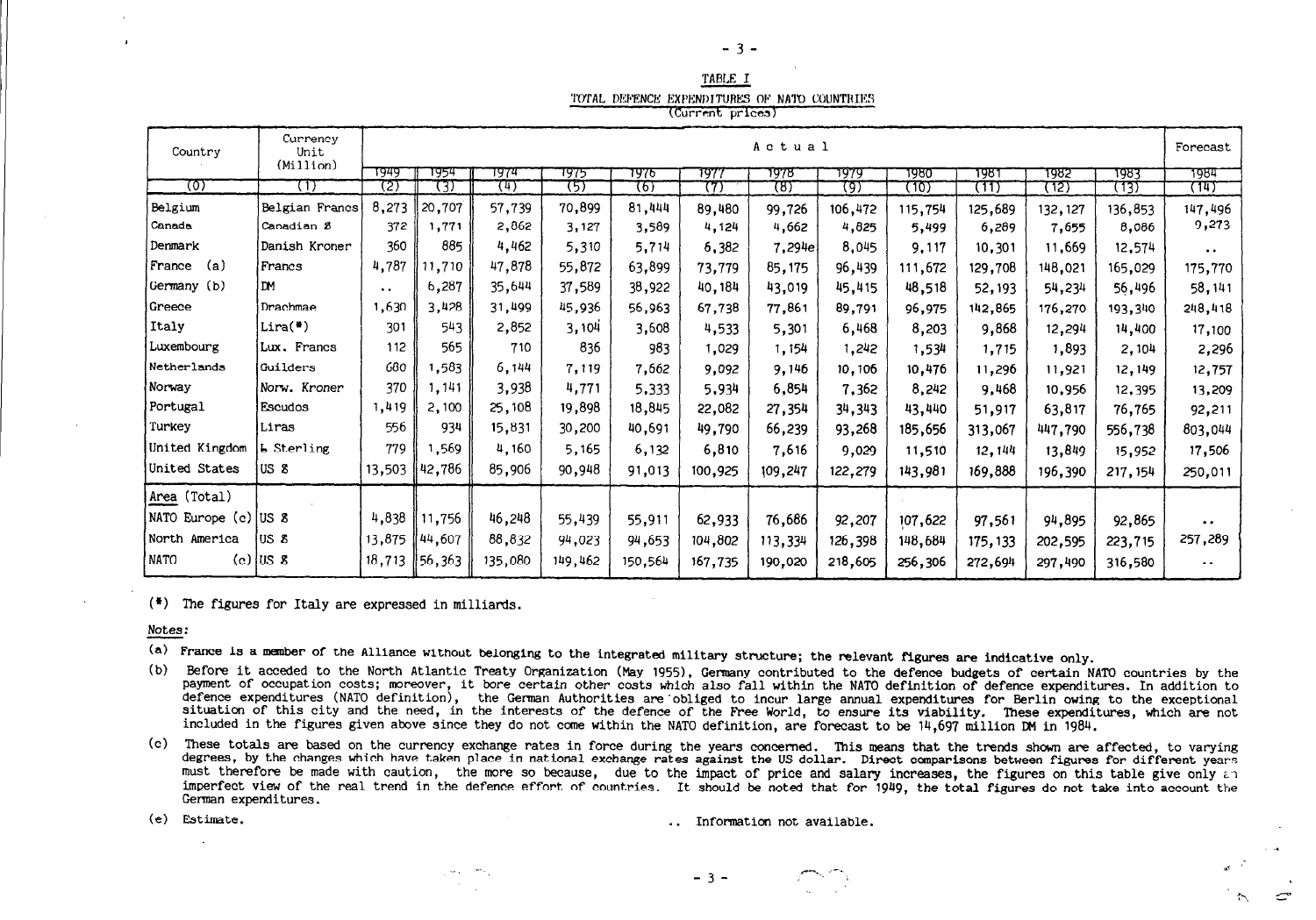| Country        | Average<br>1974-1983 | 1979 | 1980 | 1981 | 1982       | 1983 | 1984e               |
|----------------|----------------------|------|------|------|------------|------|---------------------|
| ত্যে           | $\left(1\right)$     | 727  | ख्य  | (म)  | <b>(5)</b> | 76)  | 77)                 |
| Belgium        | 3.3                  | 3.3  | 3.4  | 3.5  | 3.4        | 3.3  | 3.4                 |
| Denmark        | 2.4                  | 2.3  | 2.4  | 2.5  | 2.5        | 2.4  | $\bullet$ $\bullet$ |
| France<br>(a)  | 4.0                  | 3.9  | 4.0  | 4.2  | 4.1        | 4.2  | 4.1                 |
| Germany (b)    | 3.4                  | 3.3  | 3.3  | 3.4  | 3.4        | 3.4  | 3.3                 |
| Greece         | 6.6                  | 6.3  | 5.7  | 7.0  | 7.0        | 6.4  | 6.8                 |
| Italy          | 2.5                  | 2.4  | 2.4  | 2.5  | 2.6        | 2.7  | 2.8                 |
| Luxembourg     | 1.1                  | 1.0  | 1,2  | 1.2  | 1.2        | 1.2  | 1.3                 |
| Netherlands    | 3.2                  | 3.2  | 3.1  | 3.2  | 3.2        | 3.2  | 3.2                 |
| Norway         | 3.0                  | 3.1  | 2.9  | 2.9  | 3.0        | 3.1  | 3.0                 |
| Portugal       | 3.7                  | 3.5  | 3.5  | 3.5  | 3.4        | 3.4  | 3.3                 |
| Turkey         | 4.9                  | 4.3  | 4.3  | 4.9  | 5.2        | 5.0  | 5.0                 |
| United Kingdom | 4.9                  | 4.6  | 5.0  | 4.8  | 5.0        | 5.3  | 5.4                 |
| NATO Europe    | 3.7                  | 3.6  | 3.7  | 3.8  | 3.8        | 3.9  | $\bullet$ $\bullet$ |
| Canada         | 1.9                  | 1.8  | 1.8  | 1.8  | 2.1        | 2.0  | 2.1                 |
| United States  | 5.8                  | 5.1  | 5.5  | 5.8  | 6.4        | 6.6  | 6.9                 |
| Total NATO     | 4.6                  | 4.2  | 4.4  | 4.7  | 5.1        | 5.3  | $\bullet$           |

TABLE II. DEFENCE EXPENDITURES AS PERCENTAGE OF GROSS DOMESTIC PRODUCT IN PURCHASERS' VALUES

 $-1 -$ 

Notes:

 $\frac{1}{2}$ 

(a) France is a member of the Alliance without belonging to the integrated military structure; the relevant figures are indicative only.

(b) These percentages have been calculated without taking into account the expenditures on Berlin (see Note b., Table I); if these expenses were included, the percentages would be as follows:

| 1979: 4.1 | 1981: 4.3 | 1983: 4.2 |  |
|-----------|-----------|-----------|--|
| 1980: 4.1 | 1982: 4.3 | 1984: 4.2 |  |

(e) Estimate.

. . Information not available.

 $\frac{1}{2}$ 

 $-4-$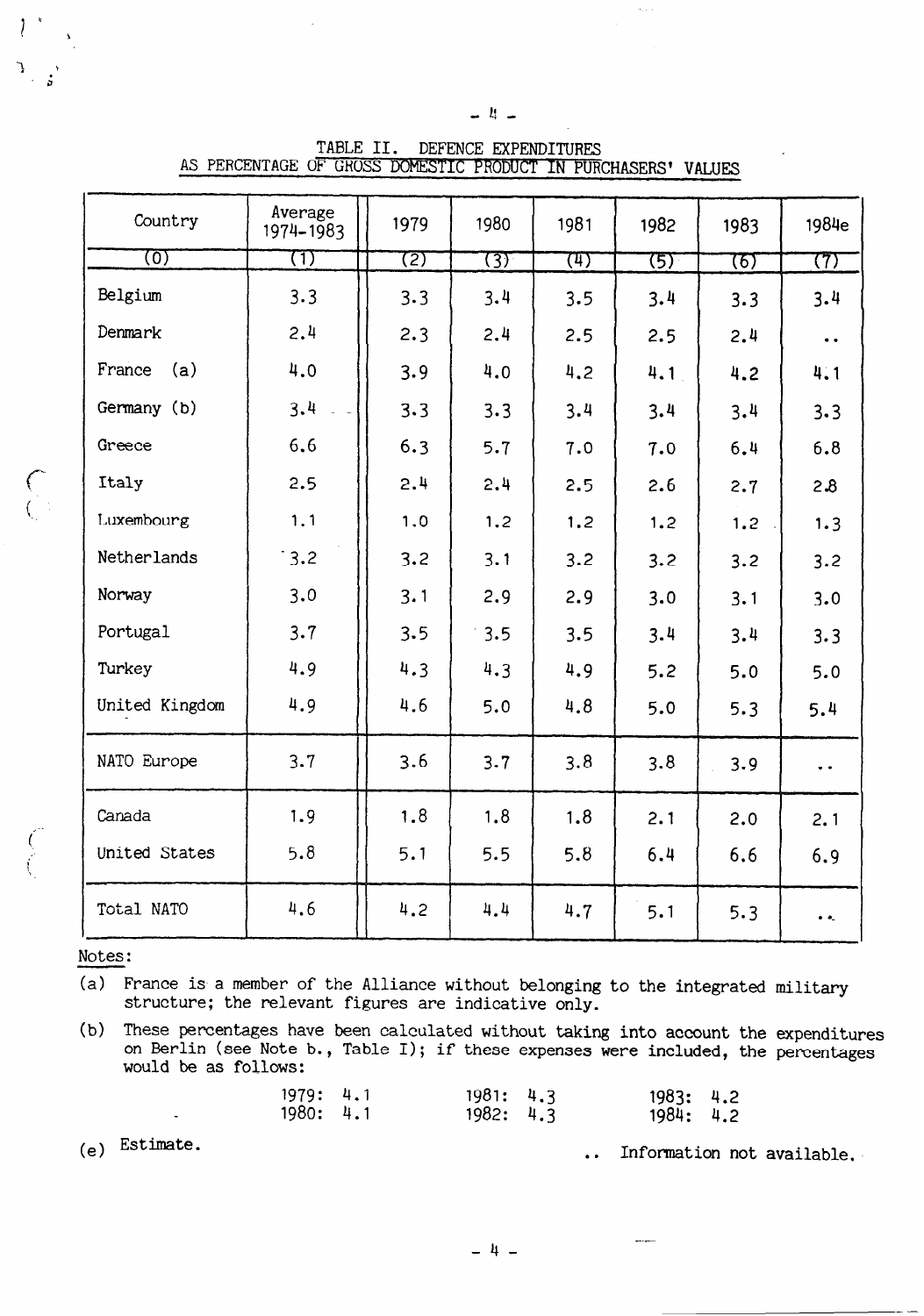|                | Gross Domestic Product per Head |        |         |        |        |         | Defence Expenditures per Head |      |      |      |      |       |
|----------------|---------------------------------|--------|---------|--------|--------|---------|-------------------------------|------|------|------|------|-------|
| Country        | 1979                            | 1980   | 1981    | 1982   | 1983   | 1984e   | 1979                          | 1980 | 1981 | 1982 | 1983 | 1984e |
| চে             | m                               | 72)    | 737     | (म)    | ড়ে    | रहा     | 77)                           | ষ্টো | (9)  | (10) | (11) | (12)  |
| Belgium        | 8,289                           | 8,568  | 8,456   | 8,548  | 8,574  | 8,711   | 296                           | 301  | 304  | 293  | 290  | 298   |
| Denmark        | 10,798                          | 10,733 | 10,663  | 11,021 | 11,330 | 11,663  | 271                           | 272  | 274  | 274  | 276  | 275   |
| France         | 9,774                           | 9,868  | 9,871   | 10.016 | 10,070 | 10, 151 | 386b                          | 398b | 412b | 415b | 420b | 413b  |
| Germany        | 10,665                          | 10,825 | 10,804  | 10.699 | 10,831 | 11, 147 | 359c                          | 366с | 377c | 374c | 379c | 381c  |
| Greece         | 3,919                           | 3,948  | 3,900   | 3,870  | 3,851  | 3,889   | 246                           | 224  | 274  | 269  | 245. | 264   |
| Iceland        | 11,108                          | 11,462 | 11,559  | 11,264 | 10,510 | 10,213  |                               |      | ÷    |      |      |       |
| Italy          | 5,974                           | 6,194  | 6,195   | 6,154  | 6,061  | 6,164   | 150                           | 157  | 156  | 160  | 164  | 172   |
| Luxembourg     | 9,329                           | 9,427  | 9,349   | 9,257  | 9,446  | 9,635   | 90                            | 104  | 109  | 113  | 117  | 120   |
| Netherlands    | 9,966                           | 9,972  | 9,837   | 9,624  | 9,642  | 9,738   | 307                           | 298  | 309  | 312  | 312  | 324   |
| Norway         | 13,024                          | 13,525 | 13,604  | 13.673 | 14,062 | 14,372  | 383                           | 388  | 398  | 412  | 427  | 430   |
| Portugal       | 2,181                           | 2,260  | 2,269   | 2,333  | 2,312  | 2,248   | 75                            | 79   | 80   | 80   | 78   | 75    |
| Turkey         | 1,114                           | 1,081, | 1,103   | 1,132  | 1,144  | 1,163   | 58                            | 58   | 58   | 59   | 55   | 55    |
| United Kingdom | 8,732                           | 8,534  | 8,422   | 8,589  | 8,864  | 9,133   | 393                           | 404  | 410  | 430  | 438  | 461   |
| NATO Europe    | 7,548                           | 7,593  | 7,545   | 7,555  | 7,608  | 7,738   | 274                           | 279  | 286  | 290  | 291  | 296   |
| Canada         | 12,466                          | 12,431 | 12,768  | 12,087 | 12,326 | 12,727  | 233                           | 238  | 244  | 252  | 265  | 278   |
| United States  | 13,505                          | 13,320 | 13,587  | 13,138 | 13,458 | 14, 124 | 738                           | 760  | 794  | 845  | 903  | 979   |
| Total NATO     | 10,093                          | 10,052 | 10, 151 | 9,959  | 10,132 | 10,495  | 455                           | 468  | 486  | 509  | 534  | 568   |

#### TABLE III. GROSS DOMESTIC PRODUCT IN PURCHASERS' VALUES AND DEFENCE EXPENDITURES PER CAPITA, IN US  $g(a)$

#### Notes:

- (a) All figures are expressed in 1982 prices; the national currencies have been converted into US 8 on the basis of the are right of the capitussed in 1982 prices, the hatformal currencies have been converted into 83 8 on the basis of the<br>average exchange rates for 1982; since then, further changes in exchange rates have occurred and a cert
- (b) France is a member of the Alliance without belonging to the integrated military structure; the relevant Figures are indicative only.
- (c) These figures have been calculated without taking into account the expenditures on Berlin (see Note b., Table I); if these expenses were included, the figures would be as Follows in US S:

,--., i'-I , \_ <sup>5</sup>:"-y \*y

| 1979: 436 | 1981: 460 | 1983: 460 |  |
|-----------|-----------|-----------|--|
| 1980: 447 | 1982: 455 | 1984: 463 |  |

(e) Estimate.  $\qquad \qquad - \qquad$  Zero or less than half of last digit shown.

-5-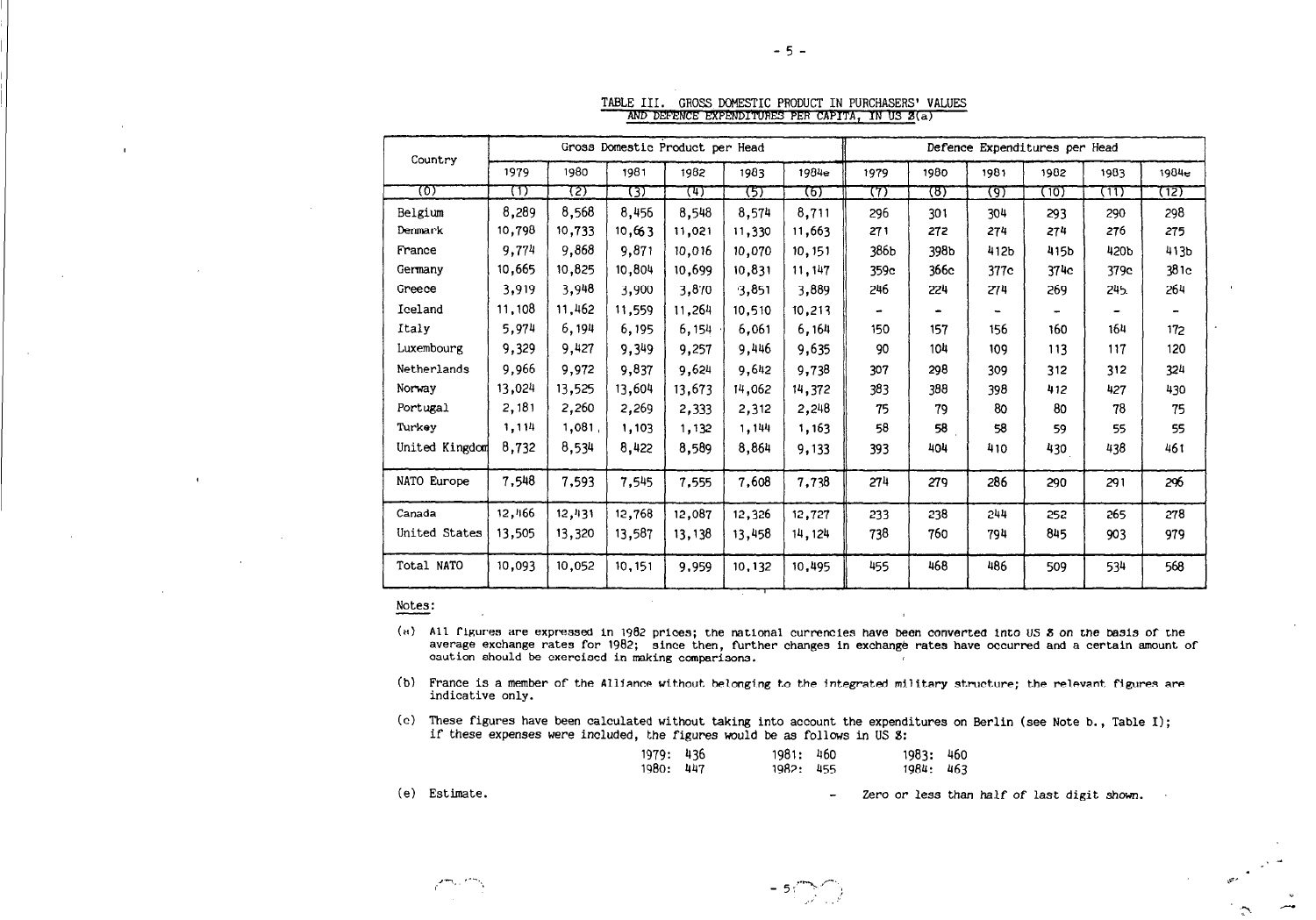| Country        | Average<br>1974-1983 | 1979 or<br>1979/80 | 1980 or<br>1980/81 | 1981 or<br>1981/82 | 1982 or<br>1982/83 | 1983 or<br>1983/84 | 1984 or<br>1984/85 <sup>e</sup> |
|----------------|----------------------|--------------------|--------------------|--------------------|--------------------|--------------------|---------------------------------|
| ত্যে           | (1)                  | (2)                | (3)                | (म)                | (5)                | (6)                | (7)                             |
| Belgium        | 12.9                 | 13.1               | 14.4               | 14.0               | 13.6               | 14.9               | 15.8                            |
| Canada         | 13.8                 | 13.8               | 15.4               | 15.9               | 17.4               | 20.4               | 22.5                            |
| Dermark        | 17.7                 | 16.2               | 18.1               | 17.5               | 16.8               | 16.5               | 15.5                            |
| Germany        | 14.6                 | 13.7               | 14.8               | 17.3               | 17.4               | 17.3               | 17.3                            |
| Greece         | 18.1                 | 17.7               | 18.8               | 20.5               | 17.0               | 15.9               | 18.3                            |
| Italy          | 15.2                 | 15.1               | 17.5               | 17.3               | 13.2               | 14.9               | 15.0                            |
| Luxembourg     | 2.0                  | 2.1                | 1.8                | 1.8                | 2.3                | 1.7                | 1.7                             |
| Netherlands    | 18.9                 | 20.2               | 18.0               | 18.8               | 20.4               | 22.9               | 22.6                            |
| Norway         | 18.2                 | 19.5               | 19.3               | 19.0               | 19.6               | 21.1               | 19.3                            |
| Portugal       | 4.4                  | 3.8                | 6.1                | 6.5                | 5.2                | 4.9                | 4.7                             |
| Turkey         | 10.7                 | 9.1                | 4.7                | 9.4                | 10.8               | 10.1               | 13.1                            |
| United Kingdom | 24.1                 | 23.2               | 25.2               | 26.5               | 25.6               | 26.7               | 27.5                            |
|                |                      | 1978779            | 1979780            | 1980781            | 1981782            | 1982783            | 1983784                         |
| United States  | 20.8                 | 20.0               | 19.5               | 20.3               | 21.3               | 23.5               | 25.2                            |

### TABLE IV. EQUIPMENT EXPENDITURES AS PERCENTAGE OF TOTAL DEFENCE EXPENDITURES (Fiscal Years)(a)

# Notes:

 $\left($  $\left\{ \right.$ 

j,

(a) Calendar year for all countries except for Canada and the United Kingdom (Fiscal Year: April-March); Turkey (Fiscal Years 1979/80-1981/82: March-February; Fiscal Year 1982: March-December; Fiscal Year 1983 onwards: January-December) and the United States (Fiscal Year: October-September).

(e) Estimate.

 $-6-$ 

÷.